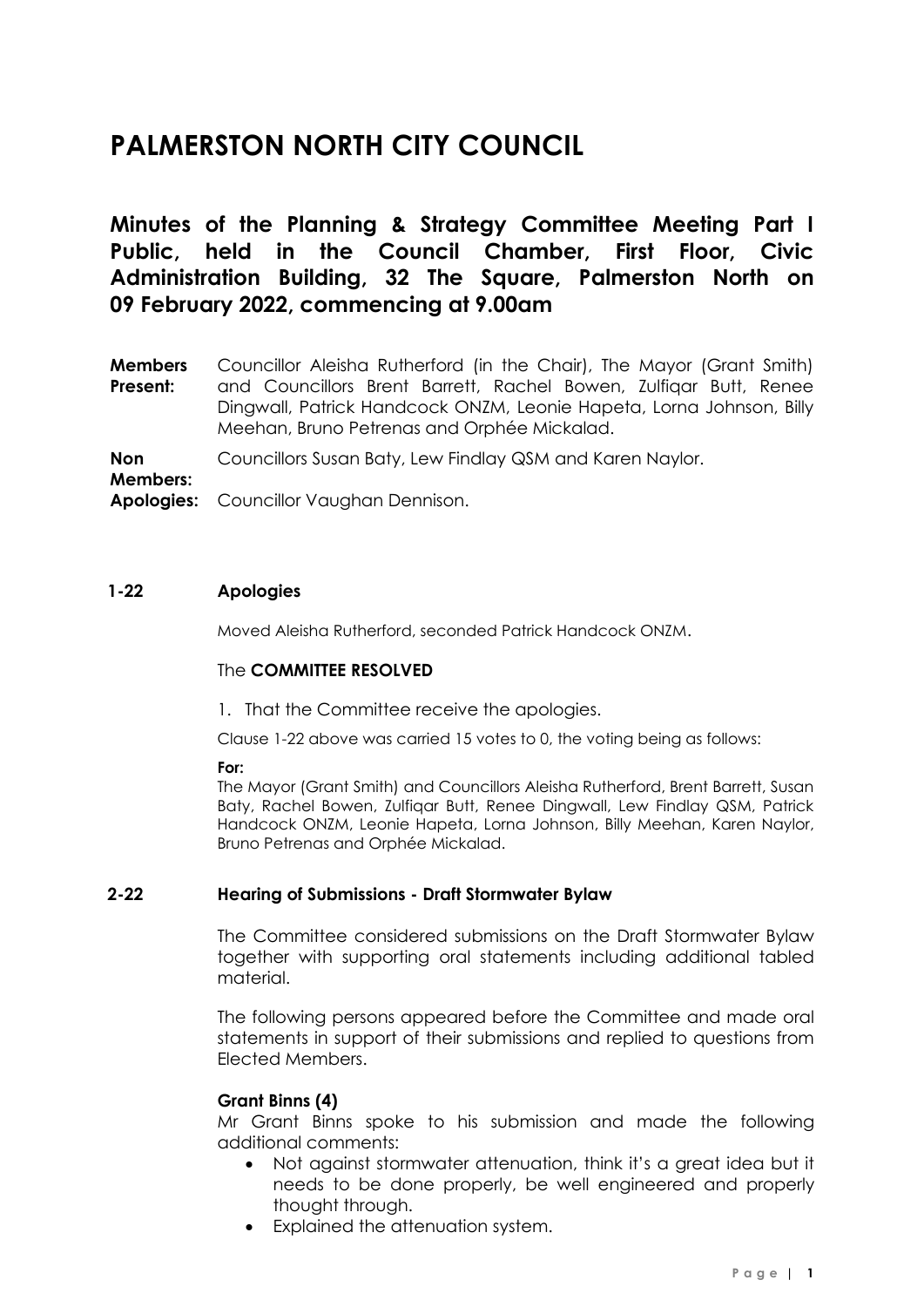

- Council has been allowing infill housing throughout the city and in a lot of areas where stormwater infrastructure has been unable to cope with the existing volumes let alone that created by the new infill projects.
- In his view Council has already passed the buck onto the landowner by forcing them to install attenuation tanks. Council now wants to pass on the performance of the entire network to these landowners as well. The landowner gets no benefit from these tanks at all, whereas the Council network receives 100% of the benefit.
- With this bylaw people will have to maintain these tanks which is an added cost to them.

# **Chris Teo-Sherrell (3)**

Mr Chris Teo-Sherrell spoke to his submission and made the following additional comments:

- Concerns regarding the extent of hard surface that is increasing around the city.
- It is time that the costs do shift to private landowners.
- Council needs to continue to educate people about not putting contaminants into the stormwater drain and they need to up their enforcement and encourage people to report instances of contaminants being poured into that system.

# **Rangitane o Manawatu (10)**

Mr Thomas Kay spoke to the submission and made the following additional comments:

- Believed that Council has stuck to the format and minimum requirements of the legislation and has only just updated what was already there. There are some significant shortfalls that have been missed that can be addressed, which other Councils have done.
- The timeframe for building over stormwater pipes and only allowing 50 years' worth of life in the pipe is ludicrous. That is way too short and we actually need access to these pipes.
- Concern that stormwater is not treated before it goes into the environment which needs to be addressed in New Zealand.

Moved Aleisha Rutherford, seconded Patrick Handcock ONZM.

# The **COMMITTEE RESOLVED**

- 1. That the Planning & Strategy Committee note submissions from presenters who spoke in support of their submission.
- 2. That the Committee note the Procedure for Hearing of Submissions, as described in the procedure sheet.

Clause 2-22 above was carried 15 votes to 0, the voting being as follows:

**For:**

The Mayor (Grant Smith) and Councillors Aleisha Rutherford, Brent Barrett, Susan Baty, Rachel Bowen, Zulfiqar Butt, Renee Dingwall, Lew Findlay QSM, Patrick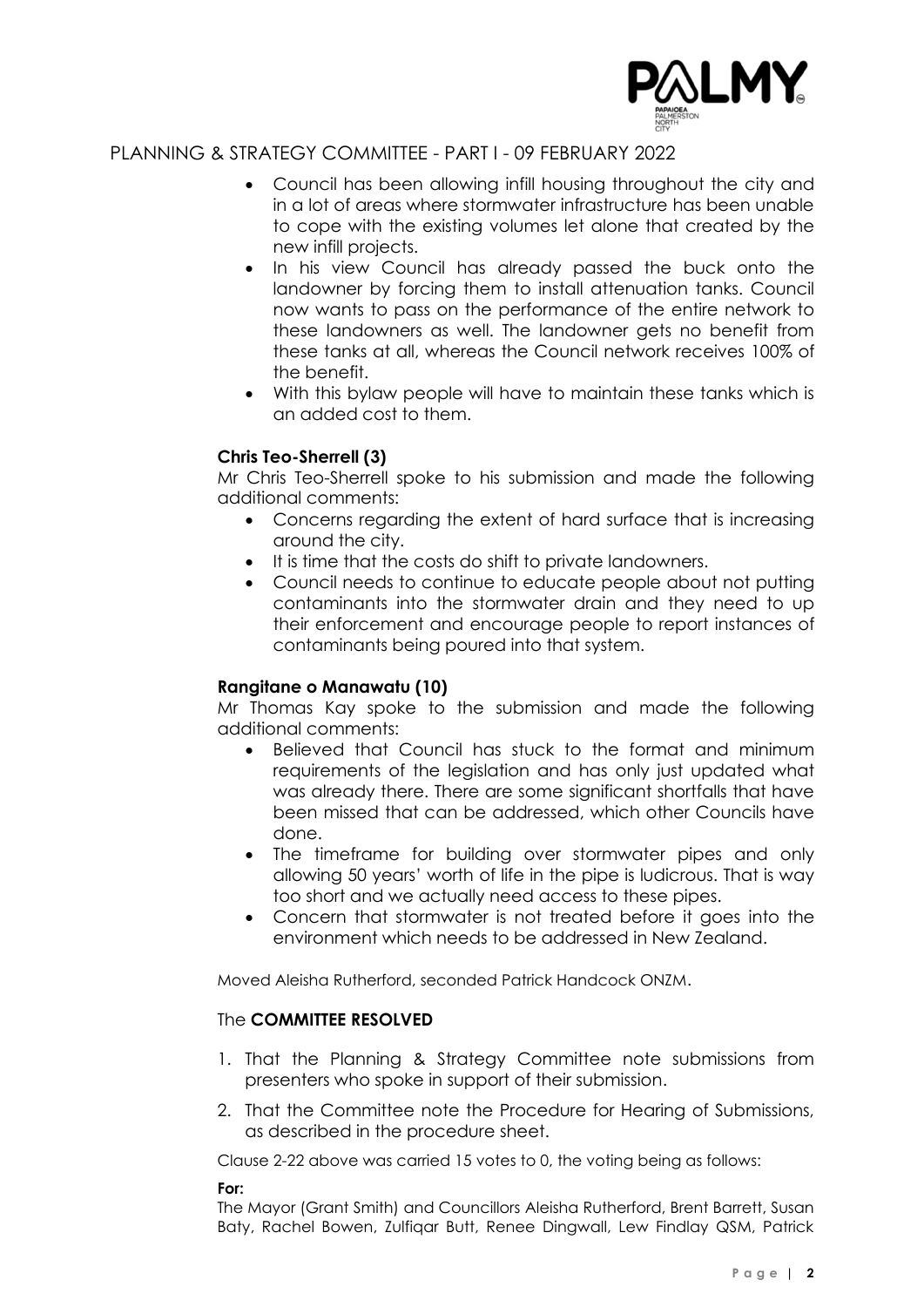

Handcock ONZM, Leonie Hapeta, Lorna Johnson, Billy Meehan, Karen Naylor, Bruno Petrenas and Orphée Mickalad.

# **3-22 Draft Stormwater Bylaw - Summary of Submissions**

Memorandum, presented by Julie Macdonald - Strategy & Policy Manager.

Moved Aleisha Rutherford, seconded Patrick Handcock ONZM.

### The **COMMITTEE RESOLVED**

- 1. That the Committee receive the memorandum titled 'Draft Stormwater Bylaw – Summary of 9 February 2022.
- 2. That the Committee note a late submission received from Rangitāne o Manawatū will be included in the deliberations report.

Clause 3-22 above was carried 15 votes to 0, the voting being as follows:

#### **For:**

The Mayor (Grant Smith) and Councillors Aleisha Rutherford, Brent Barrett, Susan Baty, Rachel Bowen, Zulfiqar Butt, Renee Dingwall, Lew Findlay QSM, Patrick Handcock ONZM, Leonie Hapeta, Lorna Johnson, Billy Meehan, Karen Naylor, Bruno Petrenas and Orphée Mickalad.

# **4-22 Confirmation of Minutes**

Moved Aleisha Rutherford, seconded Patrick Handcock ONZM.

### The **COMMITTEE RESOLVED**

1. That the minutes of the Planning & Strategy Committee meeting of 8 December 2021 Part I Public be confirmed as a true and correct record, subject to amending the time that Councillor Rachel Bowen entered the meeting in clause 43-21 from '9.06am' to '9.05am'.

Clause 4-22 above was carried 15 votes to 0, the voting being as follows:

### **For:**

The Mayor (Grant Smith) and Councillors Aleisha Rutherford, Brent Barrett, Susan Baty, Rachel Bowen, Zulfiqar Butt, Renee Dingwall, Lew Findlay QSM, Patrick Handcock ONZM, Leonie Hapeta, Lorna Johnson, Billy Meehan, Karen Naylor, Bruno Petrenas and Orphée Mickalad.

# **5-22 Draft Trade Waste Bylaw 2022 - Summary of Submissions**

Memorandum, presented by Julie Macdonald - Strategy and Policy Manager.

Moved Aleisha Rutherford, seconded Patrick Handcock ONZM.

# The **COMMITTEE RESOLVED**

1. That the Committee receive the summary of submissions to the draft Trade Waste Bylaw 2022.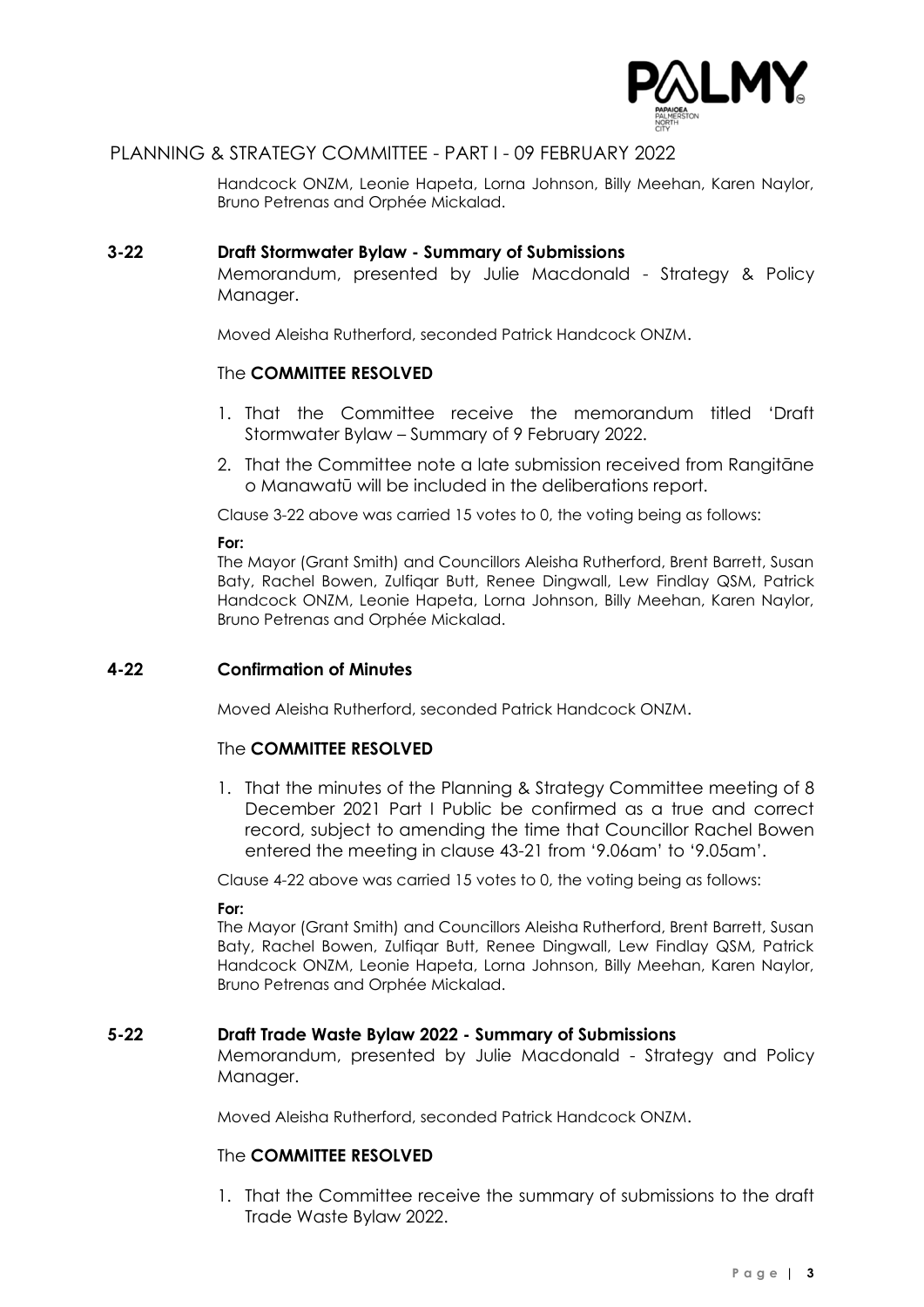

Clause 5-22 above was carried 14 votes to 0, with 1 abstention, the voting being as follows:

### **For:**

The Mayor (Grant Smith) and Councillors Aleisha Rutherford, Brent Barrett, Susan Baty, Rachel Bowen, Zulfiqar Butt, Renee Dingwall, Lew Findlay QSM, Patrick Handcock ONZM, Lorna Johnson, Billy Meehan, Karen Naylor, Bruno Petrenas and Orphée Mickalad.

### **Abstained:**

Councillor Leonie Hapeta.

# **6-22 Submission to the Palmerston North Reserves Empowering Amendment Bill (Huia Street Reserve)**

Memorandum, presented by Jono Ferguson-Pye, City Planning Manager.

Moved Aleisha Rutherford, seconded Patrick Handcock ONZM.

# The **COMMITTEE RESOLVED**

1. That the Committee receive the Submission to the Palmerston North Reserves Empowering Amendment Bill, as attached to the report presented to the 9 February 2022 Planning & Strategy Committee.

Clause 6-22 above was carried 13 votes to 2, the voting being as follows:

### **For:**

The Mayor (Grant Smith) and Councillors Aleisha Rutherford, Susan Baty, Rachel Bowen, Zulfiqar Butt, Renee Dingwall, Lew Findlay QSM, Patrick Handcock ONZM, Leonie Hapeta, Billy Meehan, Karen Naylor, Bruno Petrenas and Orphée Mickalad.

### **Against:**

Councillors Brent Barrett and Lorna Johnson.

Moved Aleisha Rutherford, seconded Patrick Handcock ONZM.

- 2. That the Committee note that the Submission to the Palmerston North Reserves Empowering Amendment Bill will be approved by the Mayor under delegation (clause 192.6 of the Delegations Manual) as there is insufficient time for the submission to be referred to the Council for approval.
- 3. That the Committee note that in accordance with clause 192.6 of the Delegations Manual, the final submission will be reported for approval by the Council at the next available opportunity.

Clauses 6-22 above were carried 15 votes to 0, the voting being as follows:

#### **For:**

The Mayor (Grant Smith) and Councillors Aleisha Rutherford, Brent Barrett, Susan Baty, Rachel Bowen, Zulfiqar Butt, Renee Dingwall, Lew Findlay QSM, Patrick